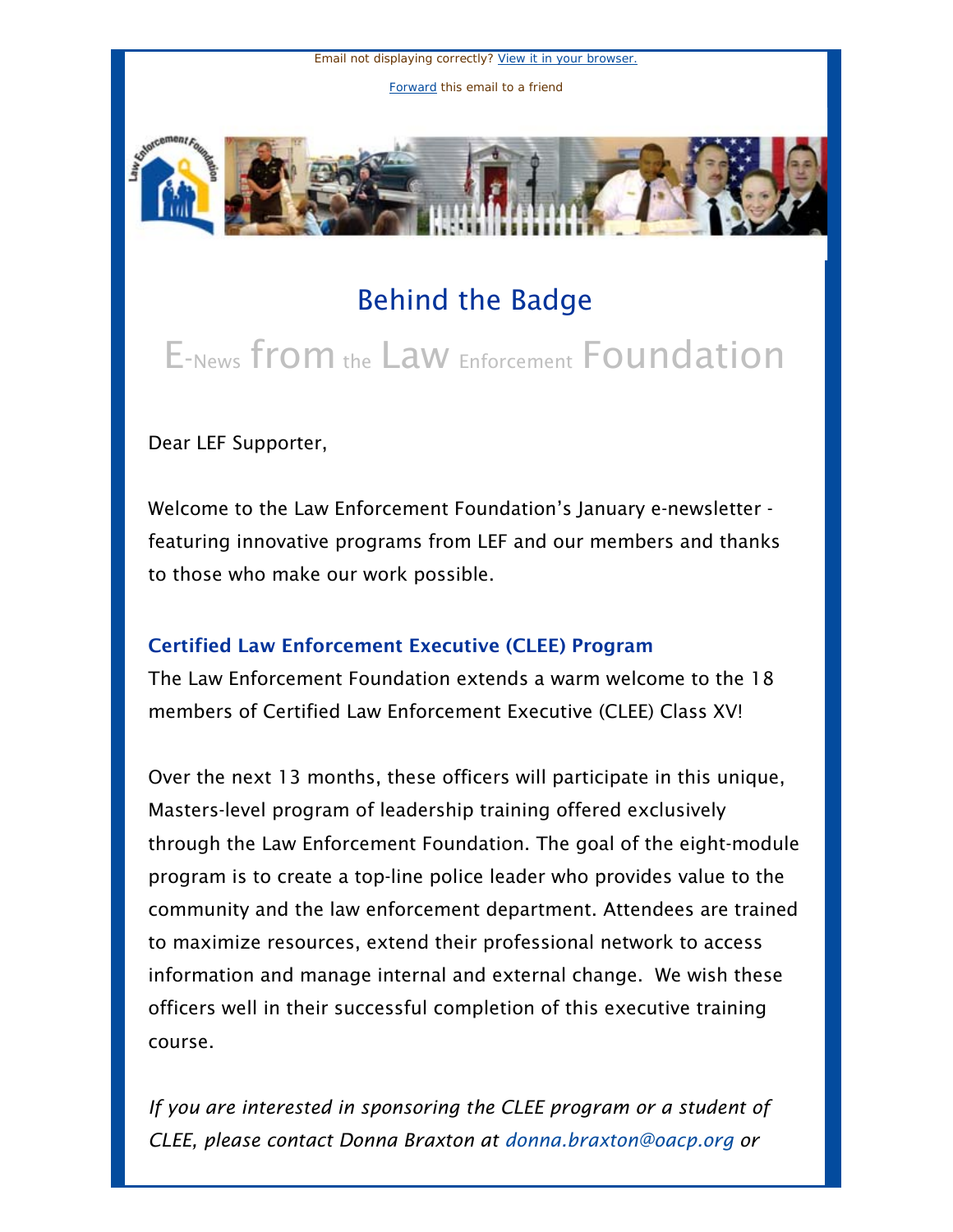#### *614-761-4630.*

#### "Chief for the Day"

The Westerville Division of Police launched a new initiative in 2009 called "Chief for the Day," which invites business and community leaders to spend a day learning more about the internal structure and processes of the Police Division. The program supports the department's goal of continually strengthening community contacts and relationships. It is also designed to thank participants for their support not only of our organization but also of the regional community.

"Chief for the Day" includes: a police roll call briefing, a tour of the Police Division, shooting on the firearms range (optional), a ride-along with a patrol officer, a presentation on the history of the Westerville Police Department, lunch provided by the department's Volunteers in Police Service (V.I.P.S.) organization and a closing session with the chief to discuss business models and best business practices.

The program has been offered four times to guests including:

- Angela An from WBNS-TV, Channel 10
- Mark Hershiser and Superintendant Dan Good from the Westerville City Schools
- Joel Brown, CPCU, AIS, State Auto Insurance Companies and member of the Law Enforcement Foundation Board of Trustees and Donna Braxton, Chief Executive Officer, Law Enforcement Foundation
- President Kathy Krendl, Otterbein College

*Would you like to be "Chief for the Day"? If so, please contact Donna Braxton at [donna.braxton@oacp.org](mailto:donna.braxton@oacp.org) or 614-761-4630.*

#### Thanks to Our Recent Donors